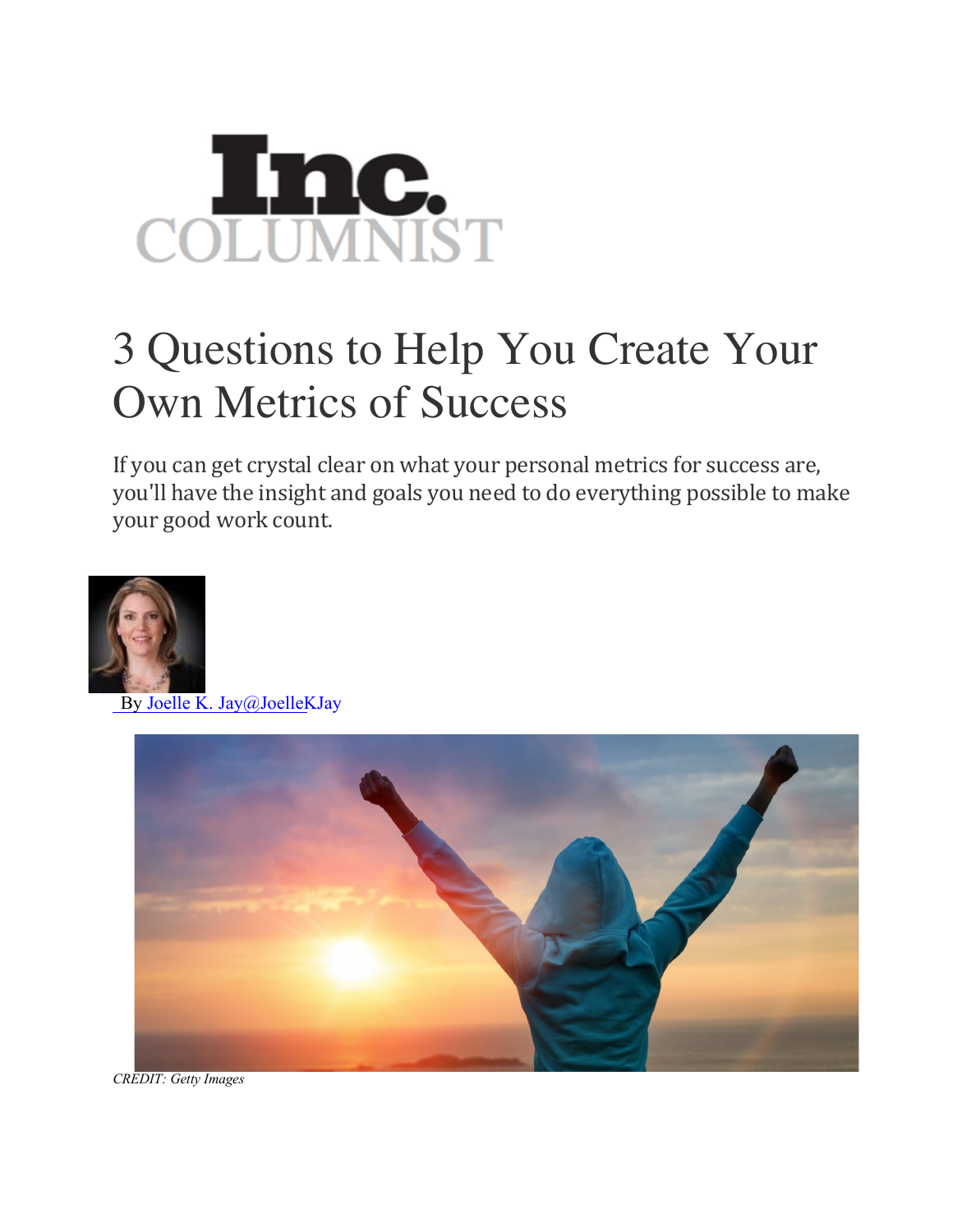In my view, performance is the single biggest driver for advancement--or, at least the one over which you have control. Assessing your own performance allows you to gauge your ability to use performance as leverage. Understanding how your company views performance will also help you understand its possible impact.

If you can get crystal clear on what your personal metrics for success are, you'll have the insight and goals you need to do everything possible to make your good work count.

The shifts from one position to another, especially as you move up the ladder, require you to continuously revise what's expected of you. Your ability to do that, along with whatever other metrics you may be tracking, is an important measure of your performance. Once you're clear on the measures of success, you can set out to claim your results.

So how do you assess what your metrics for success are? Start by asking yourself these three questions:

## *1. Is performance emphasized where you work?*

Begin by deciding if your company places a large emphasis on performance when they are looking to promote. An old adage says that what gets measured, matters--and yet sometimes what's being measured isn't always clear. Different stakeholders to whom you're accountable may have different interests, and that can indeed complicate your life.

You should be acutely attuned to how your performance is being measured and if you're not, ask your boss. If you're still not clear, do more digging. If you still can't get clarity, take a shot at it yourself- put together a list of the things you think you should be delivering and shop the list around to get a reaction.

For example, many companies like to promote from within solely based on performance. They do this because it shows young employees that they have the potential for greater opportunities if they stay with that company. It is also a great way to get people motivated to work hard. Companies that place a high emphasis on performance also give a voice to individuals who do not necessarily like to "brag" about themselves. A company that tracks performance allows the numbers to speak for themselves. Your job is to know those numbers are for you, and measure them.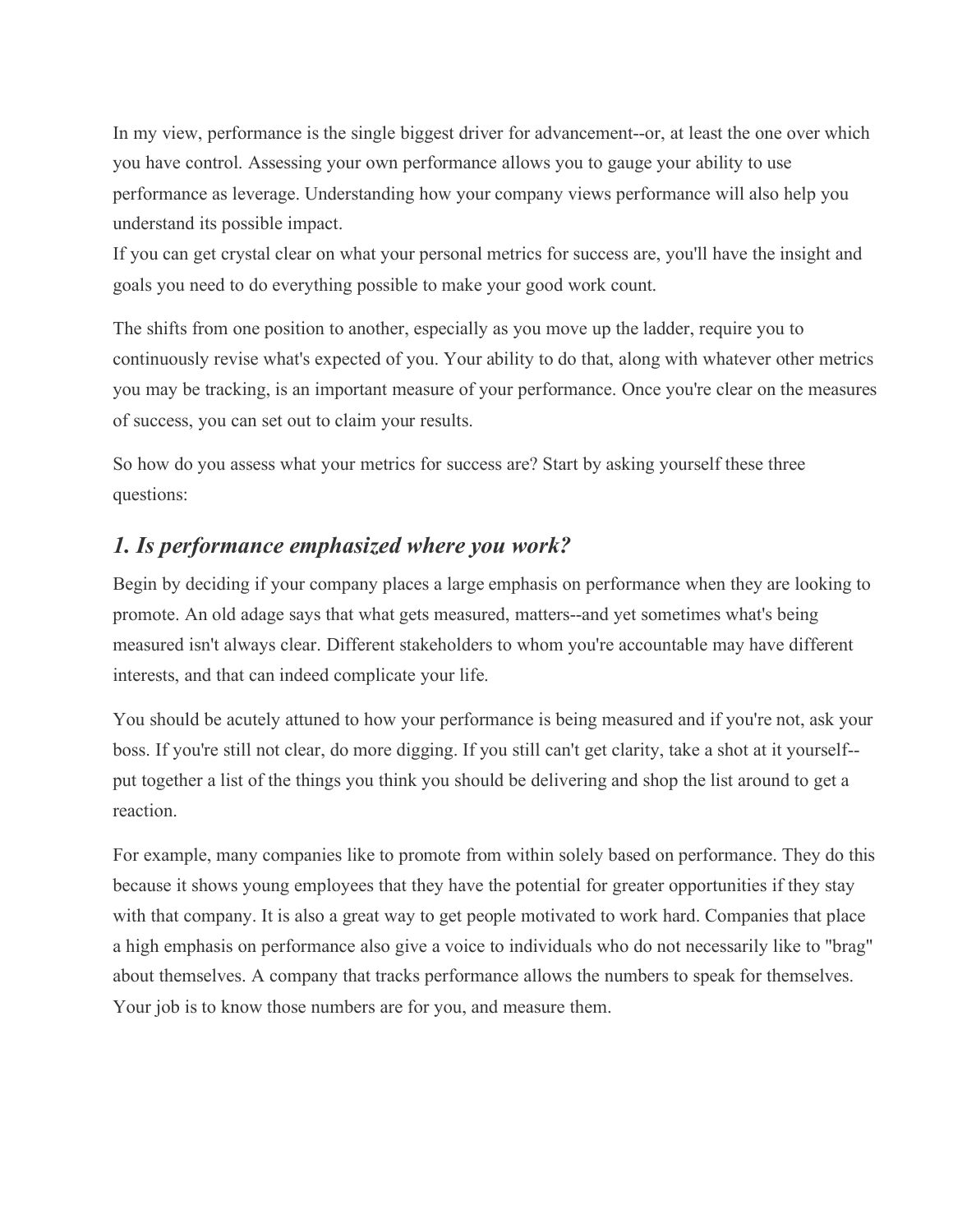## *2. Which performance measures will you use?*

You have to decide the success measures that are right for you. An old adage says that what gets measured, matters--and yet sometimes what is being measured isn't always clear. Think about looking at such measures as: sales results, the engagement of employees at your department, the satisfaction ratings of your clients or employees, and the impact you make on the market share, your contribution to high-stakes projects, your ability to lead a strategic vision, or your development of a highperforming team.

But you're a high-achieving, high-performing leader. So let's think bigger. Beyond delivering on your current performance measures, are there goals you want to pursue?

- What's the next role you want, and what's required there?
- What have you already mastered, and how can you expand?
- Where are the gaps in your experience, and how can you fill them in?

A number of successful leaders have found that answering these questions can help them not just perform but also outperform their own expectations. Do some self-assessment about how you could measure your own performance. Find a measure of success that fits for you, and use it! Once you are clear on the measure of success, you can set out to claim your results.

## *3. How will you claim your results?*

Claiming your results is mostly about keeping your eye on those results and never losing sight of them. Even if your company is exceptional at tracking and promoting on results, sometimes (for women, especially) those results aren't always prioritized. You may have to sing your own praises and point out how well you've been doing. You may have to advocate for yourself. Allowing your performance to drive your advancement goes nowhere if you do not claim your own achievements. Even if your company is exceptional at tracking and promoting on results, sometimes (for women, especially) those results are not always prioritized.

One comment I hear over and over from women is, "I don't like to toot my own horn." We want to know our results will matter. We want to have our good work recognized. There's only one thing wrong with assuming other people will celebrate your performance: if you don't tell them, how will they know?